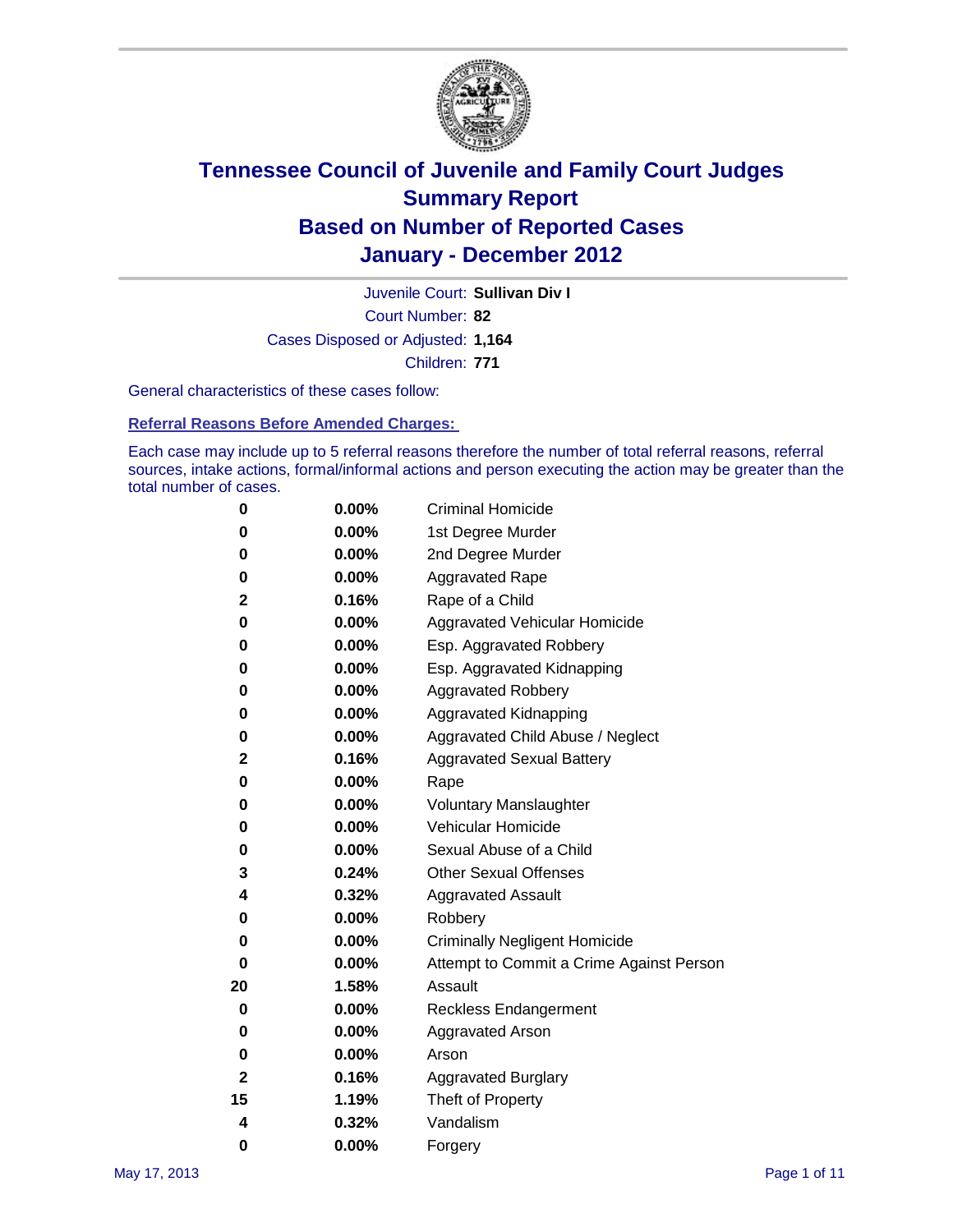

Juvenile Court: **Sullivan Div I**

Court Number: **82**

Cases Disposed or Adjusted: **1,164**

Children: **771**

#### **Referral Reasons Before Amended Charges:**

Each case may include up to 5 referral reasons therefore the number of total referral reasons, referral sources, intake actions, formal/informal actions and person executing the action may be greater than the total number of cases.

| 0  | 0.00% | <b>Worthless Checks</b>                                     |
|----|-------|-------------------------------------------------------------|
| 0  | 0.00% | Illegal Possession / Fraudulent Use of Credit / Debit Cards |
| 2  | 0.16% | <b>Burglary</b>                                             |
| 0  | 0.00% | Unauthorized Use of a Vehicle                               |
| 0  | 0.00% | <b>Cruelty to Animals</b>                                   |
| 0  | 0.00% | Sale of Controlled Substances                               |
| 13 | 1.03% | <b>Other Drug Offenses</b>                                  |
| 7  | 0.55% | <b>Possession of Controlled Substances</b>                  |
| 0  | 0.00% | <b>Criminal Attempt</b>                                     |
| 1  | 0.08% | Carrying Weapons on School Property                         |
| 0  | 0.00% | Unlawful Carrying / Possession of a Weapon                  |
| 2  | 0.16% | <b>Evading Arrest</b>                                       |
| 0  | 0.00% | Escape                                                      |
| 1  | 0.08% | Driving Under Influence (DUI)                               |
| 0  | 0.00% | Possession / Consumption of Alcohol                         |
| 0  | 0.00% | Resisting Stop, Frisk, Halt, Arrest or Search               |
| 0  | 0.00% | <b>Aggravated Criminal Trespass</b>                         |
| 1  | 0.08% | Harassment                                                  |
| 0  | 0.00% | Failure to Appear                                           |
| 0  | 0.00% | Filing a False Police Report                                |
| 0  | 0.00% | Criminal Impersonation                                      |
| 2  | 0.16% | <b>Disorderly Conduct</b>                                   |
| 0  | 0.00% | <b>Criminal Trespass</b>                                    |
| 7  | 0.55% | <b>Public Intoxication</b>                                  |
| 0  | 0.00% | Gambling                                                    |
| 83 | 6.57% | <b>Traffic</b>                                              |
| 0  | 0.00% | <b>Local Ordinances</b>                                     |
| 0  | 0.00% | Violation of Wildlife Regulations                           |
| 0  | 0.00% | Contempt of Court                                           |
| 0  | 0.00% | Violation of Probation                                      |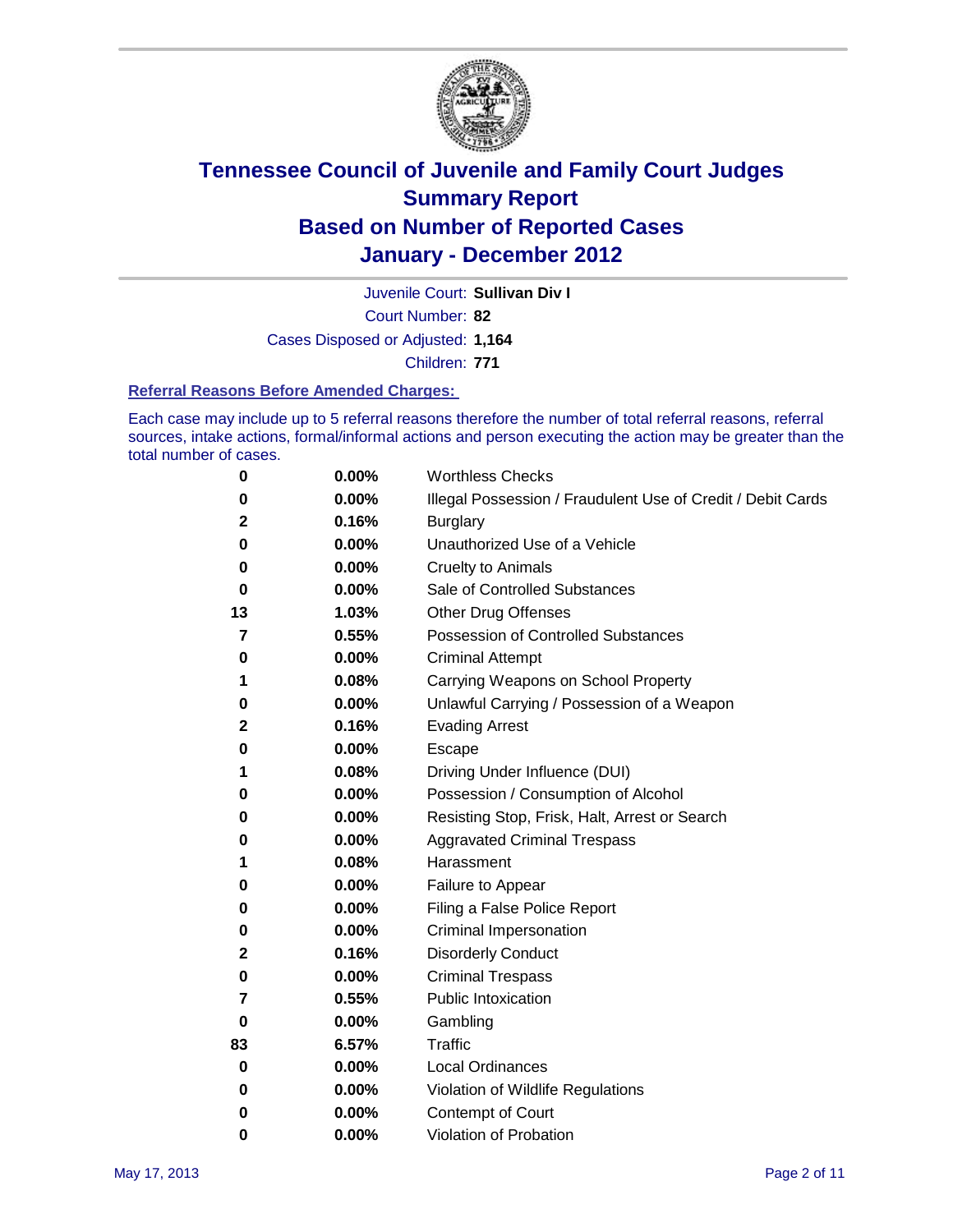

Court Number: **82** Juvenile Court: **Sullivan Div I** Cases Disposed or Adjusted: **1,164** Children: **771**

#### **Referral Reasons Before Amended Charges:**

Each case may include up to 5 referral reasons therefore the number of total referral reasons, referral sources, intake actions, formal/informal actions and person executing the action may be greater than the total number of cases.

| 0           | 0.00%    | Violation of Aftercare                 |
|-------------|----------|----------------------------------------|
| 31          | 2.45%    | <b>Unruly Behavior</b>                 |
| 50          | 3.96%    | Truancy                                |
| 0           | 0.00%    | In-State Runaway                       |
| 0           | 0.00%    | Out-of-State Runaway                   |
| 38          | 3.01%    | Possession of Tobacco Products         |
| 0           | 0.00%    | Violation of a Valid Court Order       |
| 0           | 0.00%    | Violation of Curfew                    |
| $\mathbf 0$ | 0.00%    | <b>Sexually Abused Child</b>           |
| $\bf{0}$    | 0.00%    | <b>Physically Abused Child</b>         |
| 93          | 7.36%    | Dependency / Neglect                   |
| 3           | 0.24%    | <b>Termination of Parental Rights</b>  |
| 0           | 0.00%    | <b>Violation of Pretrial Diversion</b> |
| 0           | 0.00%    | Violation of Informal Adjustment       |
| 605         | 47.86%   | <b>Judicial Review</b>                 |
| 0           | 0.00%    | <b>Administrative Review</b>           |
| 0           | $0.00\%$ | <b>Foster Care Review</b>              |
| 55          | 4.35%    | Custody                                |
| 12          | 0.95%    | Visitation                             |
| 51          | 4.03%    | Paternity / Legitimation               |
| 136         | 10.76%   | <b>Child Support</b>                   |
| 0           | $0.00\%$ | <b>Request for Medical Treatment</b>   |
| 0           | 0.00%    | <b>Consent to Marry</b>                |
| 19          | 1.50%    | Other                                  |
| 1,264       | 100.00%  | <b>Total Referrals</b>                 |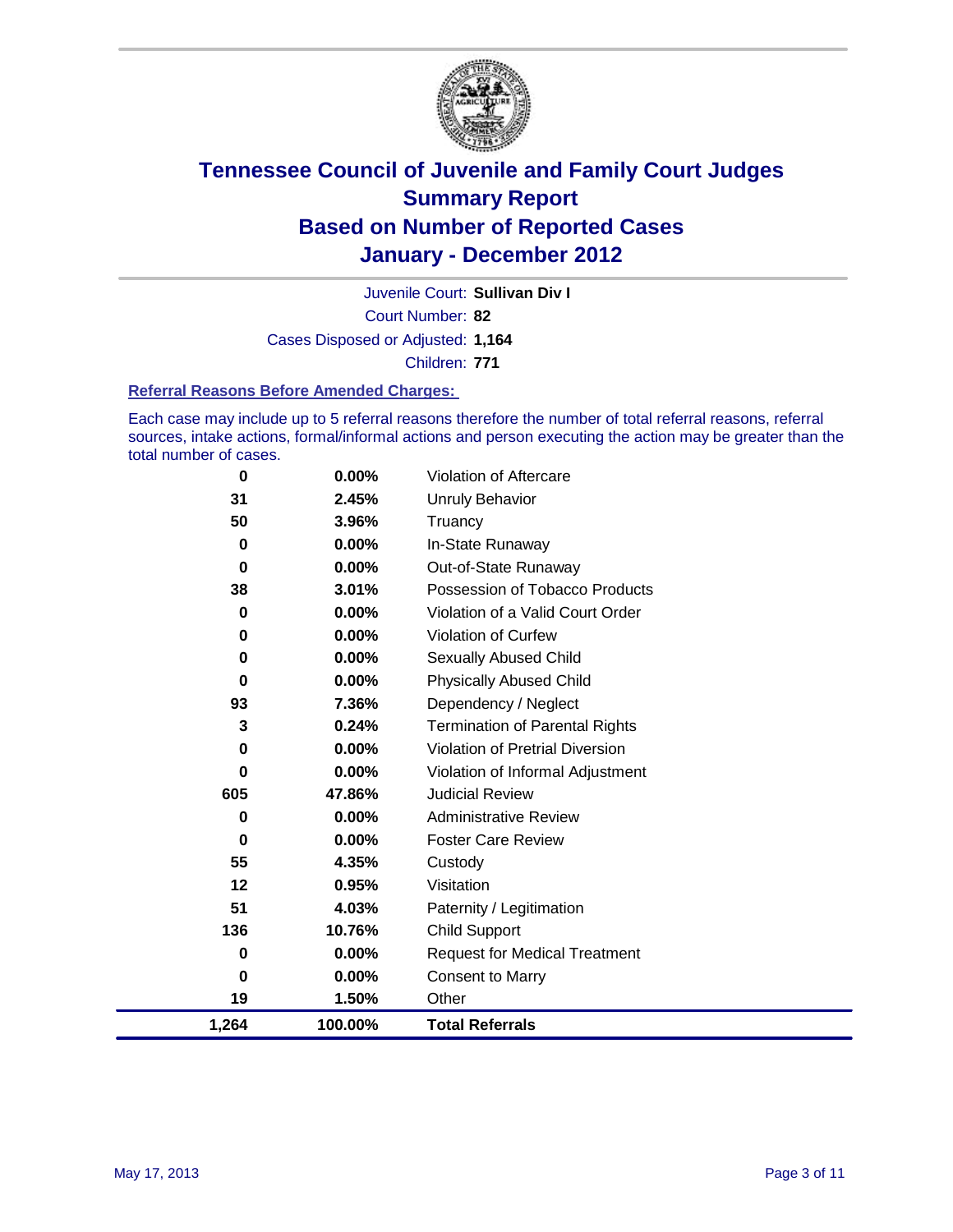

| Juvenile Court: Sullivan Div I |                                   |                                   |  |
|--------------------------------|-----------------------------------|-----------------------------------|--|
|                                | Court Number: 82                  |                                   |  |
|                                | Cases Disposed or Adjusted: 1,164 |                                   |  |
|                                |                                   | Children: 771                     |  |
| <b>Referral Sources: 1</b>     |                                   |                                   |  |
| 176                            | 13.92%                            | Law Enforcement                   |  |
| 229                            | 18.12%                            | Parents                           |  |
| 120                            | 9.49%                             | <b>Relatives</b>                  |  |
| 0                              | 0.00%                             | Self                              |  |
| 86                             | 6.80%                             | School                            |  |
| 0                              | 0.00%                             | <b>CSA</b>                        |  |
| 240                            | 18.99%                            | <b>DCS</b>                        |  |
| 0                              | $0.00\%$                          | <b>Other State Department</b>     |  |
| 1                              | 0.08%                             | <b>District Attorney's Office</b> |  |
| 238                            | 18.83%                            | <b>Court Staff</b>                |  |
| $\mathbf{2}$                   | 0.16%                             | Social Agency                     |  |
| 163                            | 12.90%                            | <b>Other Court</b>                |  |
| 1                              | 0.08%                             | Victim                            |  |
| 1                              | 0.08%                             | Child & Parent                    |  |
| 0                              | 0.00%                             | Hospital                          |  |
| $\bf{0}$                       | 0.00%                             | Unknown                           |  |
| $\overline{7}$                 | 0.55%                             | Other                             |  |
| 1,264                          | 100.00%                           | <b>Total Referral Sources</b>     |  |

### **Age of Child at Referral: 2**

| 771 | 100.00%  | <b>Total Child Count</b> |
|-----|----------|--------------------------|
| 0   | $0.00\%$ | <b>Unknown</b>           |
| 1   | 0.13%    | Ages 19 and Over         |
| 133 | 17.25%   | Ages 17 through 18       |
| 122 | 15.82%   | Ages 15 through 16       |
| 67  | 8.69%    | Ages 13 through 14       |
| 46  | 5.97%    | Ages 11 through 12       |
| 402 | 52.14%   | Ages 10 and Under        |
|     |          |                          |

<sup>1</sup> If different than number of Referral Reasons (1264), verify accuracy of your court's data.

<sup>2</sup> One child could be counted in multiple categories, verify accuracy of your court's data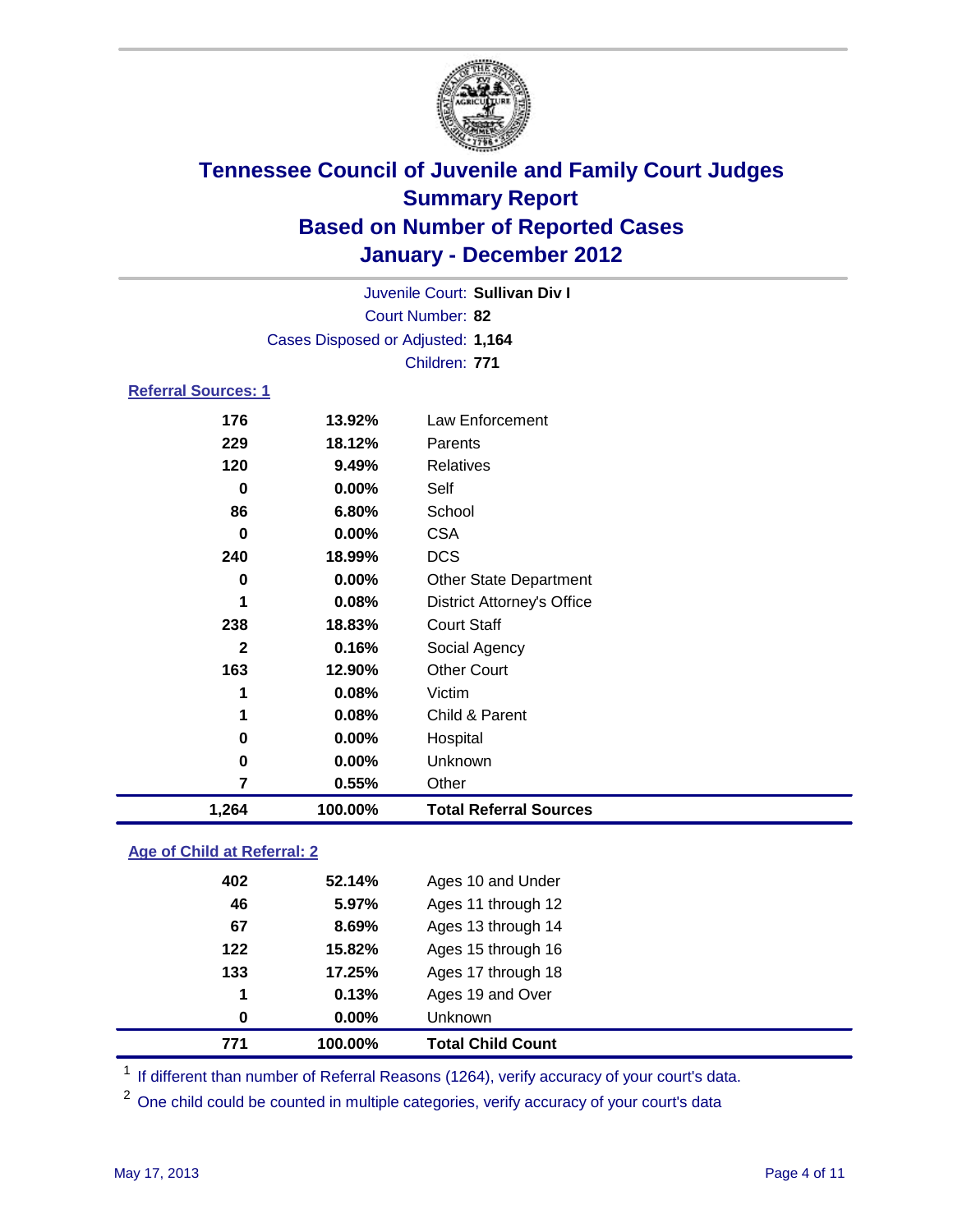

| Juvenile Court: Sullivan Div I          |                                   |                          |  |  |
|-----------------------------------------|-----------------------------------|--------------------------|--|--|
|                                         | Court Number: 82                  |                          |  |  |
|                                         | Cases Disposed or Adjusted: 1,164 |                          |  |  |
|                                         |                                   | Children: 771            |  |  |
| Sex of Child: 1                         |                                   |                          |  |  |
| 432                                     | 56.03%                            | Male                     |  |  |
| 339                                     | 43.97%                            | Female                   |  |  |
| $\bf{0}$                                | 0.00%                             | Unknown                  |  |  |
| 771                                     | 100.00%                           | <b>Total Child Count</b> |  |  |
| Race of Child: 1                        |                                   |                          |  |  |
| 761                                     | 98.70%                            | White                    |  |  |
| 1                                       | 0.13%                             | African American         |  |  |
| $\bf{0}$                                | 0.00%                             | Native American          |  |  |
| 0                                       | 0.00%                             | Asian                    |  |  |
| 8                                       | 1.04%                             | Mixed                    |  |  |
| 1                                       | 0.13%                             | Unknown                  |  |  |
| 771                                     | 100.00%                           | <b>Total Child Count</b> |  |  |
| <b>Hispanic Origin: 1</b>               |                                   |                          |  |  |
| 1                                       | 0.13%                             | Yes                      |  |  |
| 770                                     | 99.87%                            | No                       |  |  |
| $\bf{0}$                                | 0.00%                             | Unknown                  |  |  |
| 771                                     | 100.00%                           | <b>Total Child Count</b> |  |  |
| <b>School Enrollment of Children: 1</b> |                                   |                          |  |  |
| 517                                     | 67.06%                            | Yes                      |  |  |
| $\bf{0}$                                | 0.00%                             | No                       |  |  |
| 254                                     | 32.94%                            | Unknown                  |  |  |
| 771                                     | 100.00%                           | <b>Total Child Count</b> |  |  |

One child could be counted in multiple categories, verify accuracy of your court's data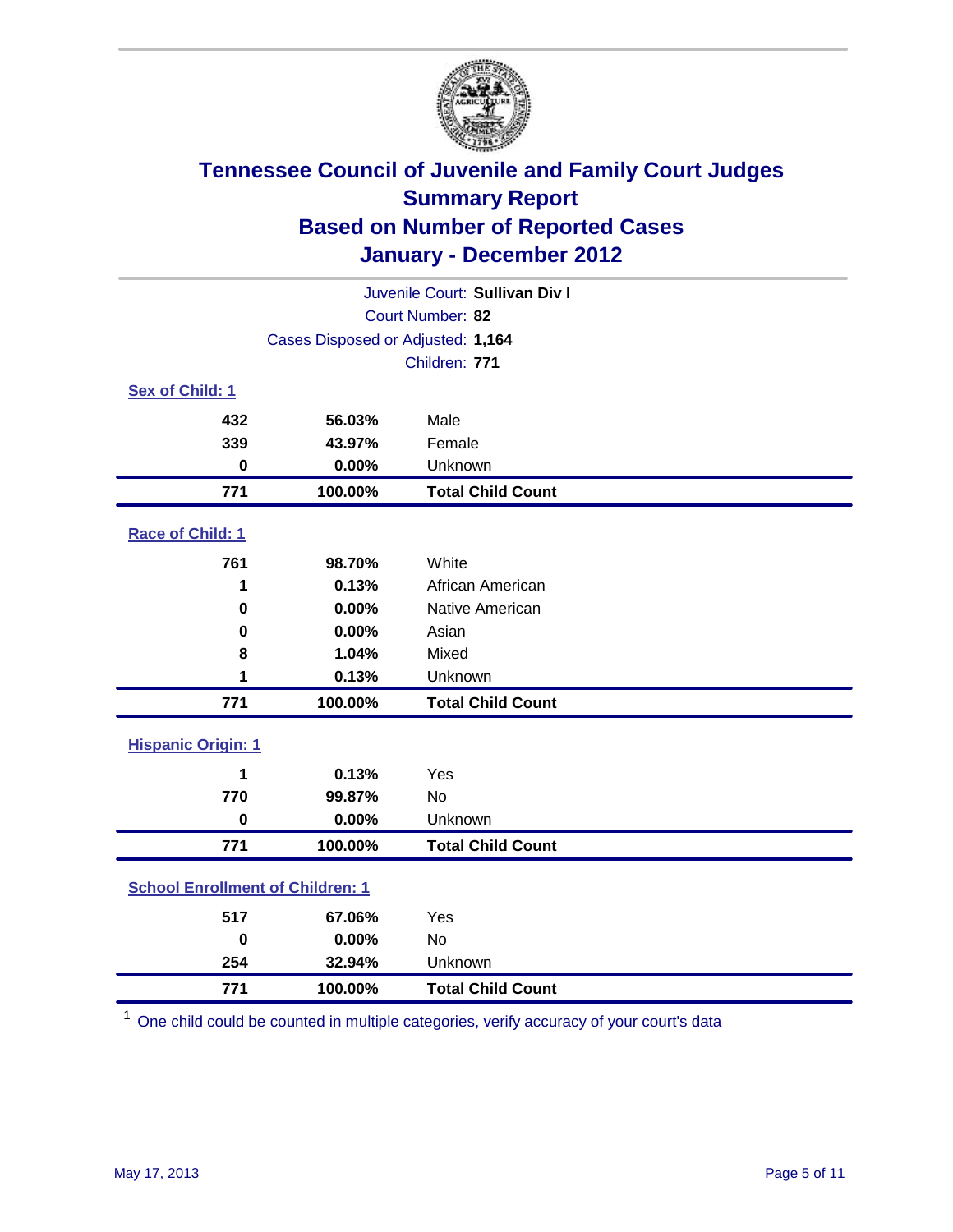

Court Number: **82** Juvenile Court: **Sullivan Div I** Cases Disposed or Adjusted: **1,164** Children: **771**

#### **Living Arrangement of Child at Time of Referral: 1**

| 7   | 0.91%    | Other                        |
|-----|----------|------------------------------|
| 0   | 0.00%    | Unknown                      |
| 0   | $0.00\%$ | Independent                  |
| 0   | $0.00\%$ | In an Institution            |
| 4   | 0.52%    | In a Residential Center      |
| 3   | 0.39%    | In a Group Home              |
| 5   | 0.65%    | With Foster Family           |
| 1   | 0.13%    | With Adoptive Parents        |
| 113 | 14.66%   | <b>With Relatives</b>        |
| 59  | 7.65%    | With Father                  |
| 414 | 53.70%   | With Mother                  |
| 6   | 0.78%    | With Mother and Stepfather   |
| 0   | $0.00\%$ | With Father and Stepmother   |
| 159 | 20.62%   | With Both Biological Parents |
|     |          |                              |

#### **Type of Detention: 2**

| 1.164 | 100.00%  | <b>Total Detention Count</b> |
|-------|----------|------------------------------|
| 0     | $0.00\%$ | Other                        |
| 3     | 0.26%    | Does Not Apply               |
| 0     | $0.00\%$ | <b>Unknown</b>               |
| 0     | $0.00\%$ | <b>Psychiatric Hospital</b>  |
| 0     | 0.00%    | Jail - No Separation         |
| 0     | $0.00\%$ | Jail - Partial Separation    |
| 0     | 0.00%    | Jail - Complete Separation   |
| 14    | 1.20%    | Juvenile Detention Facility  |
| 1,147 | 98.54%   | Non-Secure Placement         |
|       |          |                              |

<sup>1</sup> One child could be counted in multiple categories, verify accuracy of your court's data

<sup>2</sup> If different than number of Cases (1164) verify accuracy of your court's data.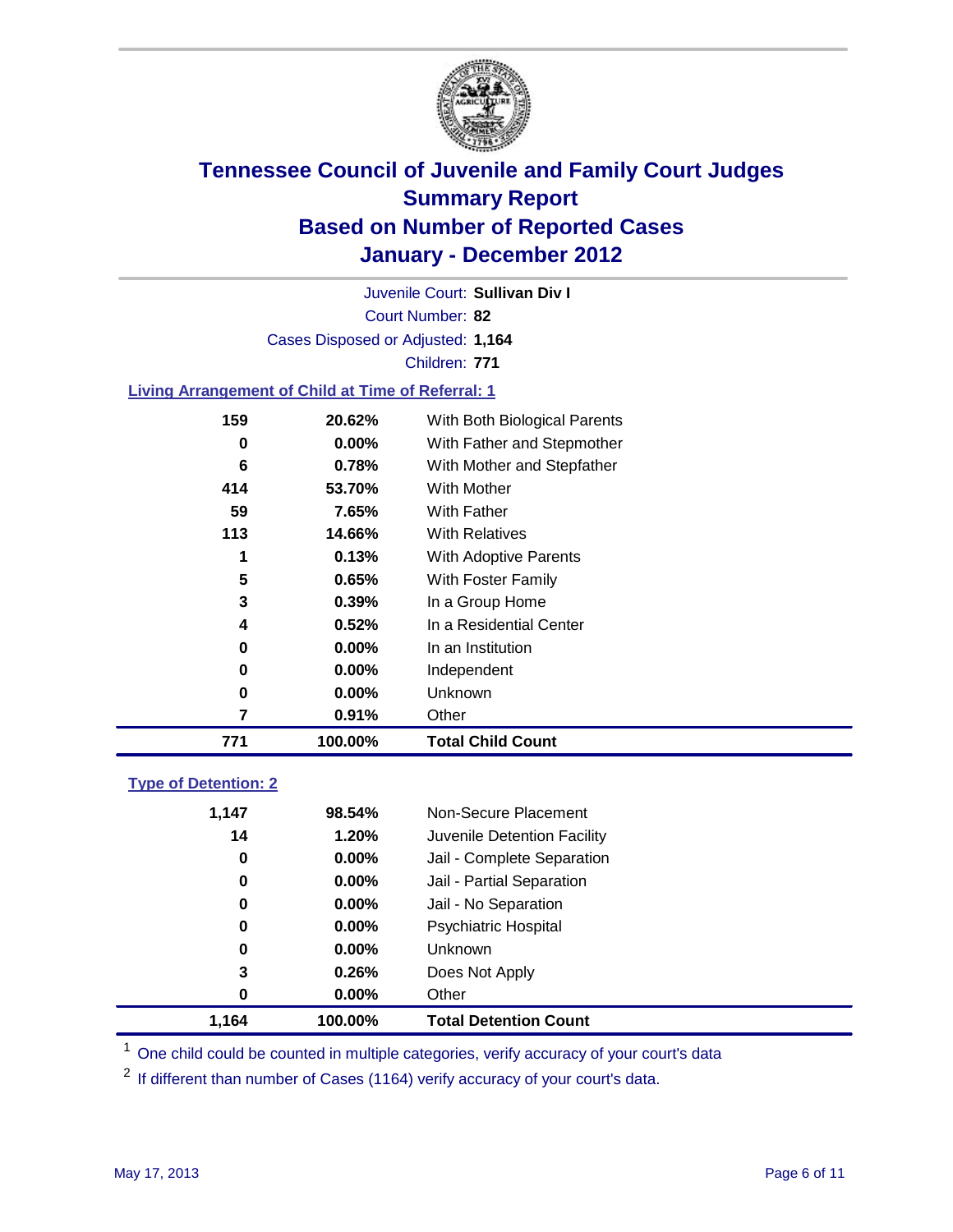

|                                                    | Juvenile Court: Sullivan Div I    |                                      |  |  |  |
|----------------------------------------------------|-----------------------------------|--------------------------------------|--|--|--|
|                                                    | Court Number: 82                  |                                      |  |  |  |
|                                                    | Cases Disposed or Adjusted: 1,164 |                                      |  |  |  |
|                                                    |                                   | Children: 771                        |  |  |  |
| <b>Placement After Secure Detention Hearing: 1</b> |                                   |                                      |  |  |  |
| 1,108                                              | 95.19%                            | Returned to Prior Living Arrangement |  |  |  |
| 15                                                 | 1.29%                             | Juvenile Detention Facility          |  |  |  |
| $\bf{0}$                                           | 0.00%                             | Jail                                 |  |  |  |
| $\bf{0}$                                           | 0.00%                             | Shelter / Group Home                 |  |  |  |
| 27                                                 | 2.32%                             | <b>Foster Family Home</b>            |  |  |  |
| $\bf{0}$                                           | 0.00%                             | <b>Psychiatric Hospital</b>          |  |  |  |
| 1                                                  | 0.09%                             | Unknown                              |  |  |  |
| $\overline{\mathbf{2}}$                            | 0.17%                             | Does Not Apply                       |  |  |  |
| 11                                                 | 0.95%                             | Other                                |  |  |  |
| 1,164                                              | 100.00%                           | <b>Total Placement Count</b>         |  |  |  |
| <b>Intake Actions: 2</b>                           |                                   |                                      |  |  |  |
| 471                                                | 37.26%                            | <b>Petition Filed</b>                |  |  |  |
| 27                                                 | 2.14%                             | <b>Motion Filed</b>                  |  |  |  |
| 123                                                | 9.73%                             | <b>Citation Processed</b>            |  |  |  |
| 0                                                  | 0.00%                             | Notification of Paternity Processed  |  |  |  |
| 590                                                | 46.68%                            | Scheduling of Judicial Review        |  |  |  |
| 53                                                 | 4.19%                             | Scheduling of Administrative Review  |  |  |  |
| 0                                                  | 0.00%                             | Scheduling of Foster Care Review     |  |  |  |
| $\bf{0}$                                           | 0.00%                             | Unknown                              |  |  |  |
| $\bf{0}$                                           | 0.00%                             | Does Not Apply                       |  |  |  |
| $\pmb{0}$                                          |                                   |                                      |  |  |  |
|                                                    | 0.00%                             | Other                                |  |  |  |

<sup>1</sup> If different than number of Cases (1164) verify accuracy of your court's data.

<sup>2</sup> If different than number of Referral Reasons (1264), verify accuracy of your court's data.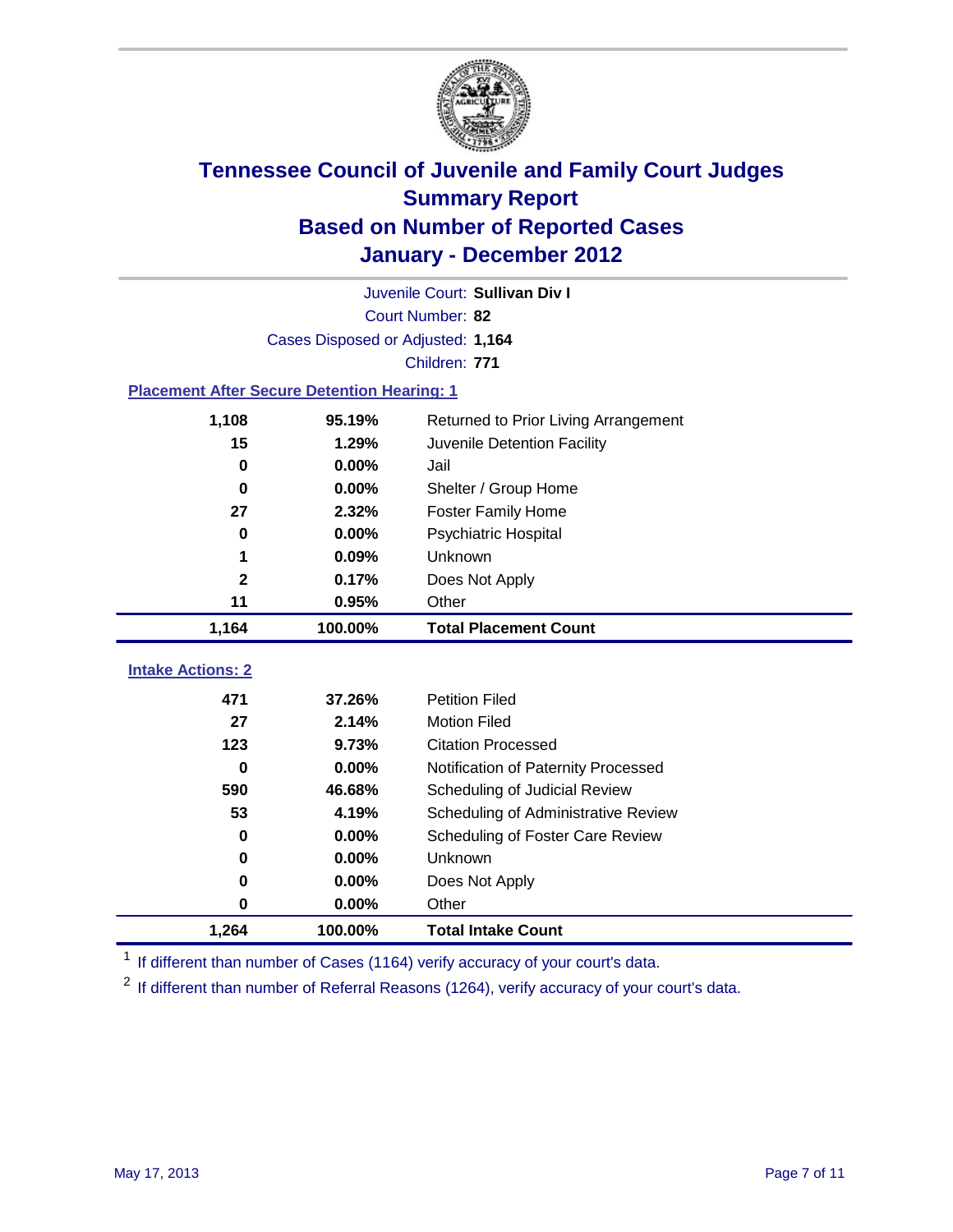

Court Number: **82** Juvenile Court: **Sullivan Div I** Cases Disposed or Adjusted: **1,164** Children: **771**

#### **Last Grade Completed by Child: 1**

| 213                                     | 27.63%  | Too Young for School         |  |
|-----------------------------------------|---------|------------------------------|--|
| $\bf{0}$                                | 0.00%   | Preschool                    |  |
| 31                                      | 4.02%   | Kindergarten                 |  |
| 27                                      | 3.50%   | 1st Grade                    |  |
| 44                                      | 5.71%   | 2nd Grade                    |  |
| 35                                      | 4.54%   | 3rd Grade                    |  |
| 21                                      | 2.72%   | 4th Grade                    |  |
| 20                                      | 2.59%   | 5th Grade                    |  |
| 17                                      | 2.20%   | 6th Grade                    |  |
| 24                                      | 3.11%   | 7th Grade                    |  |
| 37                                      | 4.80%   | 8th Grade                    |  |
| 61                                      | 7.91%   | 9th Grade                    |  |
| 86                                      | 11.15%  | 10th Grade                   |  |
| 77                                      | 9.99%   | 11th Grade                   |  |
| 26                                      | 3.37%   | 12th Grade                   |  |
| 0                                       | 0.00%   | Non-Graded Special Ed        |  |
| $\bf{0}$                                | 0.00%   | <b>GED</b>                   |  |
| $\bf{0}$                                | 0.00%   | Graduated                    |  |
| 22                                      | 2.85%   | <b>Never Attended School</b> |  |
| 28                                      | 3.63%   | Unknown                      |  |
| $\mathbf{2}$                            | 0.26%   | Other                        |  |
| 771                                     | 100.00% | <b>Total Child Count</b>     |  |
| <b>Enrolled in Special Education: 1</b> |         |                              |  |

| 6   | 0.78%    | Yes                      |  |
|-----|----------|--------------------------|--|
| 765 | 99.22%   | No                       |  |
| 0   | $0.00\%$ | <b>Unknown</b>           |  |
| 771 | 100.00%  | <b>Total Child Count</b> |  |

One child could be counted in multiple categories, verify accuracy of your court's data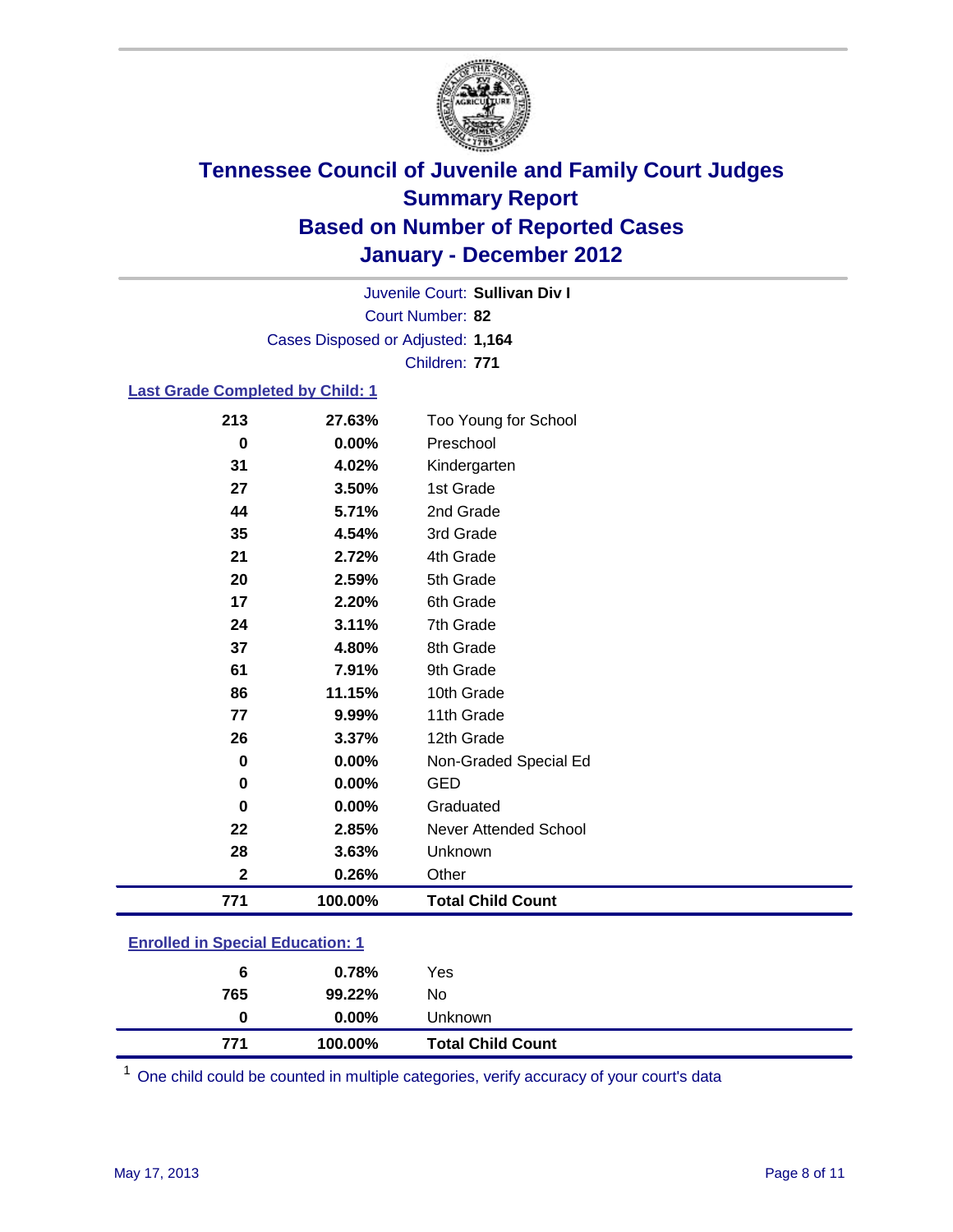

|                              | Juvenile Court: Sullivan Div I    |                           |  |  |
|------------------------------|-----------------------------------|---------------------------|--|--|
|                              | Court Number: 82                  |                           |  |  |
|                              | Cases Disposed or Adjusted: 1,164 |                           |  |  |
|                              |                                   | Children: 771             |  |  |
| <b>Action Executed By: 1</b> |                                   |                           |  |  |
| 1,190                        | 94.15%                            | Judge                     |  |  |
| 0                            | $0.00\%$                          | Magistrate                |  |  |
| 74                           | 5.85%                             | <b>YSO</b>                |  |  |
| 0                            | $0.00\%$                          | Other                     |  |  |
| 0                            | 0.00%                             | Unknown                   |  |  |
| 1,264                        | 100.00%                           | <b>Total Action Count</b> |  |  |

#### **Formal / Informal Actions: 1**

| 146   | 11.55%   | Dismissed                                        |
|-------|----------|--------------------------------------------------|
| 0     | $0.00\%$ | Retired / Nolle Prosequi                         |
| 37    | 2.93%    | <b>Complaint Substantiated Delinquent</b>        |
| 25    | 1.98%    | <b>Complaint Substantiated Status Offender</b>   |
| 49    | 3.88%    | <b>Complaint Substantiated Dependent/Neglect</b> |
| 0     | $0.00\%$ | <b>Complaint Substantiated Abused</b>            |
| 0     | $0.00\%$ | <b>Complaint Substantiated Mentally III</b>      |
| 78    | 6.17%    | Informal Adjustment                              |
| 28    | 2.22%    | <b>Pretrial Diversion</b>                        |
| 0     | $0.00\%$ | <b>Transfer to Adult Court Hearing</b>           |
| 0     | $0.00\%$ | Charges Cleared by Transfer to Adult Court       |
| 251   | 19.86%   | Special Proceeding                               |
| 554   | 43.83%   | <b>Review Concluded</b>                          |
| 85    | 6.72%    | Case Held Open                                   |
| 11    | 0.87%    | Other                                            |
| 0     | $0.00\%$ | <b>Unknown</b>                                   |
| 1,264 | 100.00%  | <b>Total Action Count</b>                        |

<sup>1</sup> If different than number of Referral Reasons (1264), verify accuracy of your court's data.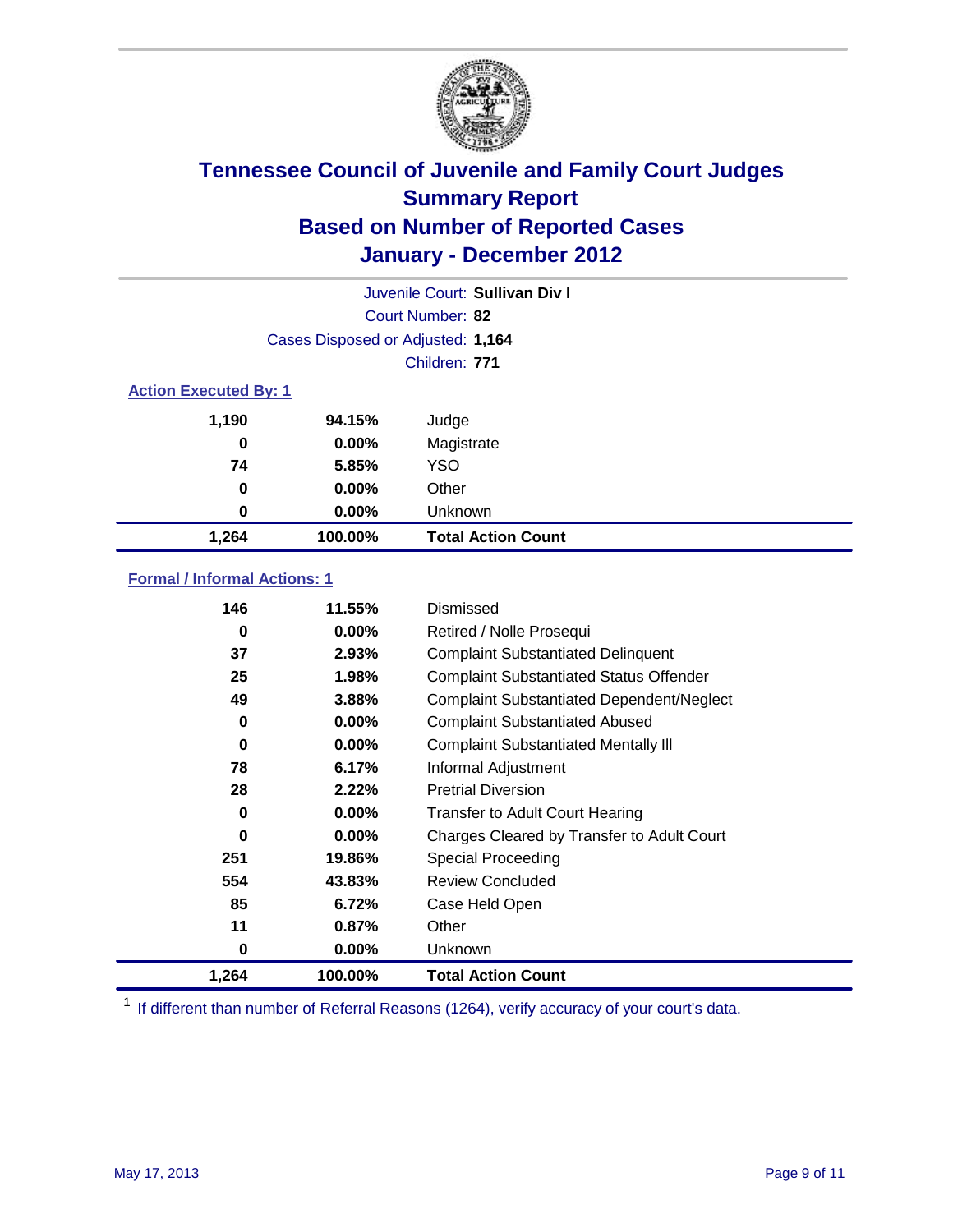

|                       |                                   | Juvenile Court: Sullivan Div I                        |
|-----------------------|-----------------------------------|-------------------------------------------------------|
|                       |                                   | Court Number: 82                                      |
|                       | Cases Disposed or Adjusted: 1,164 |                                                       |
|                       |                                   | Children: 771                                         |
| <b>Case Outcomes:</b> |                                   | There can be multiple outcomes for one child or case. |
| 121                   | 7.46%                             | <b>Case Dismissed</b>                                 |
| 0                     | 0.00%                             | Case Retired or Nolle Prosequi                        |
| 150                   | 9.25%                             | Warned / Counseled                                    |
| 43                    | 2.65%                             | Held Open For Review                                  |
| 36                    | 2.22%                             | Supervision / Probation to Juvenile Court             |
| 0                     | 0.00%                             | <b>Probation to Parents</b>                           |
| 107                   | 6.60%                             | Referral to Another Entity for Supervision / Service  |
| 4                     | 0.25%                             | Referred for Mental Health Counseling                 |
| 11                    | 0.68%                             | Referred for Alcohol and Drug Counseling              |
| 0                     | 0.00%                             | <b>Referred to Alternative School</b>                 |
| 0                     | 0.00%                             | Referred to Private Child Agency                      |
| 45                    | 2.77%                             | Referred to Defensive Driving School                  |
| 0                     | 0.00%                             | Referred to Alcohol Safety School                     |
| 1                     | 0.06%                             | Referred to Juvenile Court Education-Based Program    |
| 5                     | 0.31%                             | Driver's License Held Informally                      |
| 0                     | 0.00%                             | <b>Voluntary Placement with DMHMR</b>                 |
| 0                     | 0.00%                             | <b>Private Mental Health Placement</b>                |
| 0                     | 0.00%                             | <b>Private MR Placement</b>                           |
| 4                     | 0.25%                             | Placement with City/County Agency/Facility            |
| 213                   | 13.13%                            | Placement with Relative / Other Individual            |
| 6                     | 0.37%                             | Fine                                                  |
| 26                    | 1.60%                             | <b>Public Service</b>                                 |
| 10                    | 0.62%                             | Restitution                                           |
| 0                     | 0.00%                             | <b>Runaway Returned</b>                               |
| 6                     | 0.37%                             | No Contact Order                                      |
| 0                     | 0.00%                             | Injunction Other than No Contact Order                |
| 3                     | 0.18%                             | <b>House Arrest</b>                                   |
| 17                    | 1.05%                             | <b>Court Defined Curfew</b>                           |
| 1                     | 0.06%                             | Dismissed from Informal Adjustment                    |
| 17                    | 1.05%                             | <b>Dismissed from Pretrial Diversion</b>              |
| 31                    | 1.91%                             | Released from Probation                               |
| 0                     | 0.00%                             | <b>Transferred to Adult Court</b>                     |
| 0                     | 0.00%                             | <b>DMHMR Involuntary Commitment</b>                   |